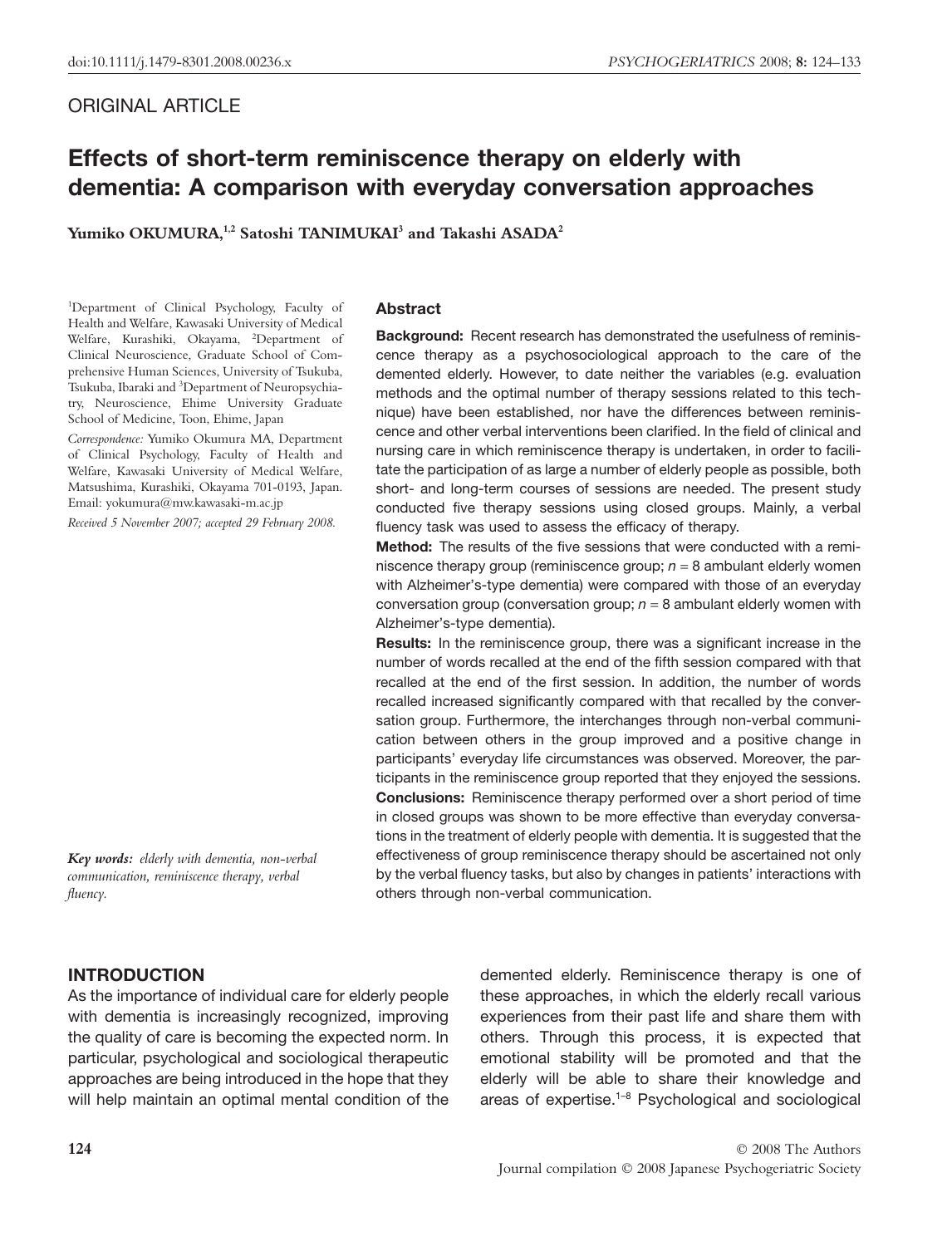approaches to caring for the demented elderly are necessary to draw a distinction between nonpharmacological therapies and recreation therapies.<sup>9</sup> However, studies have suggested that it is difficult to place reminiscence therapy within these classifications.<sup>10,11</sup> In addition, methods for evaluating the adequacy of reminiscence therapy, as well as the optimal means of implementing it, are still under investigation.<sup>12,13</sup> In particular, it is necessary to undertake investigations regarding the exact therapeutic pathways that are realized through reminiscence therapy in the context of care that supports the everyday lives of elderly people with dementia.

Prior research on reminiscence therapy has evaluated its effectiveness by analyzing the content of the memories recalled $14$  and the interactions that took place during the sessions.2 Other research has examined general cognitive functions, the ability to perform everyday living activities, personality, attentiveness, reaction times, and verbal/visuospatial functions.<sup>15</sup> However, in many studies, the assessment has been designed to fit the intentions and needs of the therapist.16 It is important to undertake easy and simple evaluation methods that assess the efficacy of treatment approaches based on improvements in the patients' conditions. In addition, evaluation methods should take into account the context in which the therapy will ultimately be implemented.

In most cases, reminiscence therapy is conducted as a course consisting of approximately eight to 10 sessions with fixed members. However, when there are a large number of sessions and participation is fixed, it is likely that many elderly people suffering from dementia will not have the chance to participate in therapy. In the field of clinical and nursing care, a fewer number of sessions is preferable and considered more practical.

In a previous study, because reminiscence therapy is a verbal approach, the effectiveness of reminiscence therapy in elderly patients with Alzheimer's disease was investigated with a verbal fluency task reflecting the operation of verbal functions.<sup>17</sup> The results were compared with a group that did not receive reminiscence therapy intervention. The design of the study included a small number of sessions with a semiclosed group. Results indicated that, in the treatment group, the number of words recalled in the verbal fluency tasks increased significantly after five sessions and, moreover, increased significantly compared with the number of words recalled by elderly people in the non-treatment group. The positive effects of reminiscence therapy, observed using a short-term, semiclosed treatment format, suggested that it was an appropriate means of fitting the treatment to the individual needs of patients. In addition to the benefits of long-term therapy with a closed group that have been reported in the literature, the results of that study of short-term therapy with a semiclosed group indicated the benefits of introducing reminiscence therapy to more elderly people with dementia. Furthermore, the study indicated the usefulness of verbal fluency tasks. However, the differences between the effects of reminiscence therapy and other verbal approaches to treatment have not been clarified, because prior studies have only used no-treatment control groups. In view of this limitation, the present study compared a reminiscence therapy group with an everyday conversation (control) group to determine the efficacy of reminiscence therapy.

### **METHODS**

The research was approved by the ethics committees of all the care facilities that participated in the study and was conducted according to their guidelines.

### **Reminiscence and conversation groups**

The two interventions (reminiscence and conversation) occurred over a course consisting of five therapy sessions that were designed similar to those in prior studies that used verbal fluency tasks for evaluation purposes,<sup>17</sup> with the exception that in the present study a closed group (all participants were fixed) was used in order to clarify the effects of the two different approaches. The sessions took place once a week for approximately 1 h.

At each session, the reminiscence group began with greetings (informing participants of the start of the meeting, the agenda, and the date, among other things) and then moved on to reminiscence. The session concluded with closing greetings (informing participants of the end of the meeting and other information). The group leader was one of the authors (YO), with one or two staff members participating as coleaders. There were four reminiscence themes: (i) childhood play; (ii) helping with housework; (iii) school memories; and (iv) memories centered on the current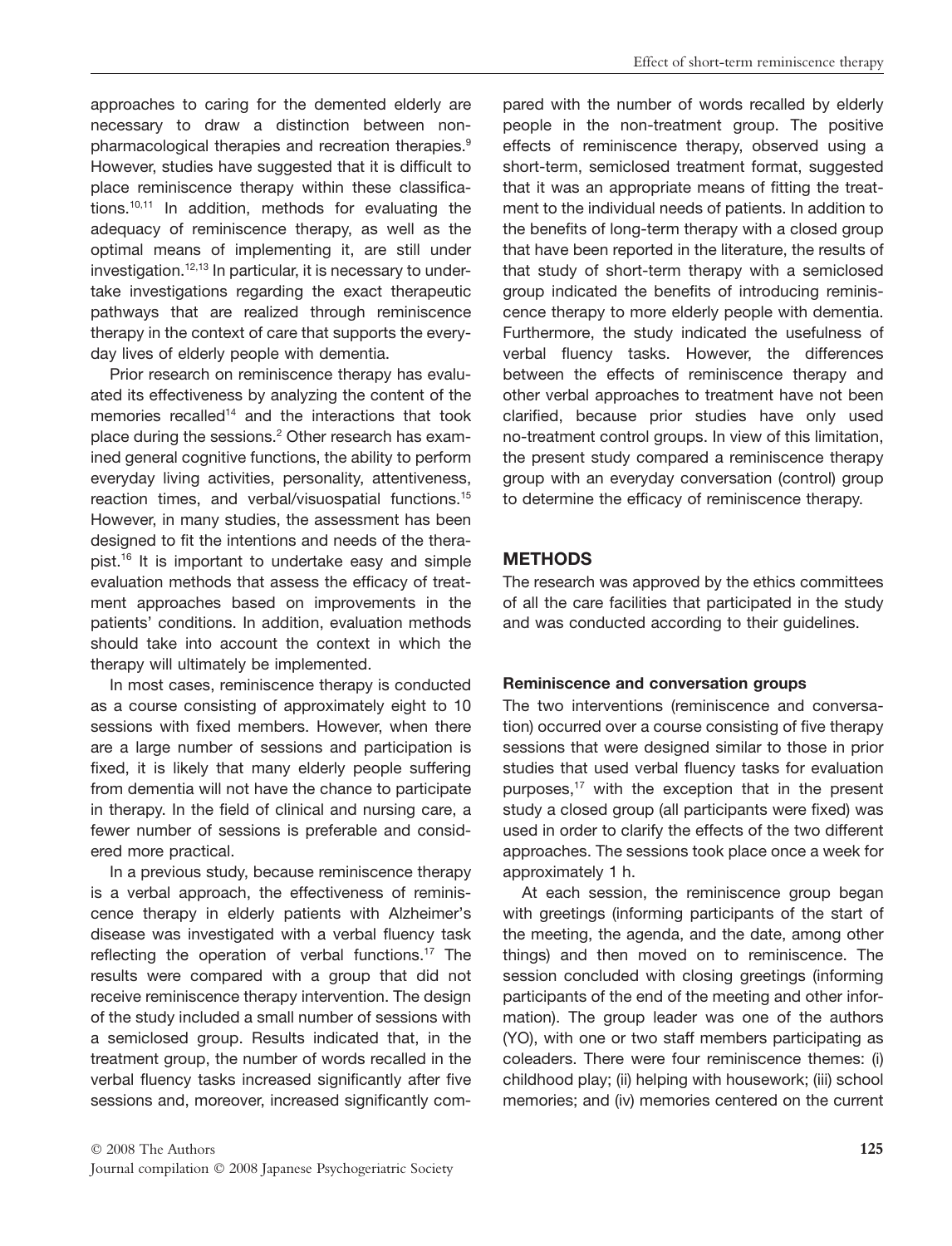**Table 1** Characteristics of the elderly subjects with dementia participating in reminiscence therapy or the everyday conversation group

|                 | Reminiscence group<br>$(n = 8)$ | Conversation group<br>$(n = 8)$ |  |  |
|-----------------|---------------------------------|---------------------------------|--|--|
| Sex             | Women only                      | Women only                      |  |  |
| Age (years)     |                                 |                                 |  |  |
| Mean $(\pm SD)$ | $84.0 \pm 4.7$                  | $84.0 \pm 8.5$                  |  |  |
| Range           | $(74 - 89)$                     | $(68 - 93)$                     |  |  |
| MMSE (points)   |                                 |                                 |  |  |
| Mean (ISD)      | $15.5 \pm 3.6$                  | $14.9 \pm 2.2$                  |  |  |
| Range           | $(10 - 22)$                     | $(12 - 19)$                     |  |  |

season. The sessions were designed so that the first and final (fifth) sessions were based on the same theme.

A group engaging in everyday conversations was set up as a verbal control group to compare with the reminiscence group. There were no set themes for this group and they discussed everyday topics. With this exception, all other aspects of the sessions conducted with the conversation group were identical to those of the reminiscence therapy sessions.

### **Participants**

The participants consisted of elderly with dementia who were either in hospital, in a group home, or using day service centers. In accordance with the guidelines of the ethics committee of each facility, oral or written informed consent to participate in the study was obtained either from the participants or their families. The group receiving reminiscence therapy (reminiscence group) consisted of eight ambulant elderly women with Alzheimer's-type dementia (mean age  $84.0 \pm 4.7$  years; range 74–89 years) with mean scores on the Mini-Mental State Examination  $(MMSE)^{18}$  of  $15.5 \pm 3.6$  points (range 10–22 points). The group participating in everyday conversations (conversation group) also consisted of eight ambulant elderly women with Alzheimer's-type dementia (mean age  $84.0 \pm 8.5$  years; range 68–93 years) with mean scores on the MMSE of  $14.9 \pm 2.2$  points (range 12–19 points; see Table 1). There were no significant differences in age  $(t<sub>(14)</sub> = 0.00, NS)$  or MMSE score  $(t<sub>(14)</sub> = 0.42, NS)$  between the two groups.

### **Evaluation of outcomes**

Treatment outcomes were evaluated in the same way in both groups. The MMSE was administered before

the initial session. In order to assess the effect of participating in the treatment, a four-item verbal fluency task was administered to the two groups. This included: (i) animal names; (ii) words beginning with the letter 'A'; (iii) words beginning with other letters ('KA', 'SA', 'TA', and 'NA'); and (iv) words related to the theme of the day in the reminiscence group. Similar to the method used in a prior study, $17$  item (iii) was changed weekly with new letters according to the order of the Japanese syllables, 'KA', 'SA', 'TA', and 'NA'. The verbal fluency tasks were designed so that the first and final evaluations were based on the same items. After each session, participants returned to their living area, such as private rooms or common rooms, and individually recorded the words they could remember over a period of 1 min.

Furthermore, we used additional evaluation scales to ascertain whether there were changes beyond the number of words recalled.

The appearance of the reminiscence group at each session was evaluated using the Todai-shiki Observational Rating Scale (TORS).<sup>19,20</sup> This scale consists of 20 items designed to evaluate verbal communication, non-verbal communication, attention/interest, and emotion. One point was awarded to a participant each time an item on the scale was observed, such that higher scores indicated a better condition. The interrater reliability of the TORS in elderly dementia patients was confirmed.<sup>20</sup>

The participants' subjective feelings were also evaluated by asking them about their level of happiness after each group session, as they returned to their living areas. Mood was evaluated on a scale ranging from 1 (very unpleasant) to 5 (very good). Happiness was evaluated similarly on a scale ranging from 1 (didn't feel happy at all) to 5 (felt very happy).

Furthermore, the everyday condition of the participants was evaluated before the first session and after the last session using the Saint Marianna Hospital's Elderly Dementia Patients' Daycare Evaluation Table for care-giving staff<sup>21</sup> (hereafter, the Daycare Evaluation Table). The Daycare Evaluation Table was originally developed to evaluate the condition of the elderly while participating in daycare. The reliability and validity of the evaluation table was not confirmed. This evaluation table was adopted in the present study because its evaluation items and standards were considered an easy means by which to assess the condition of elderly patients with dementia.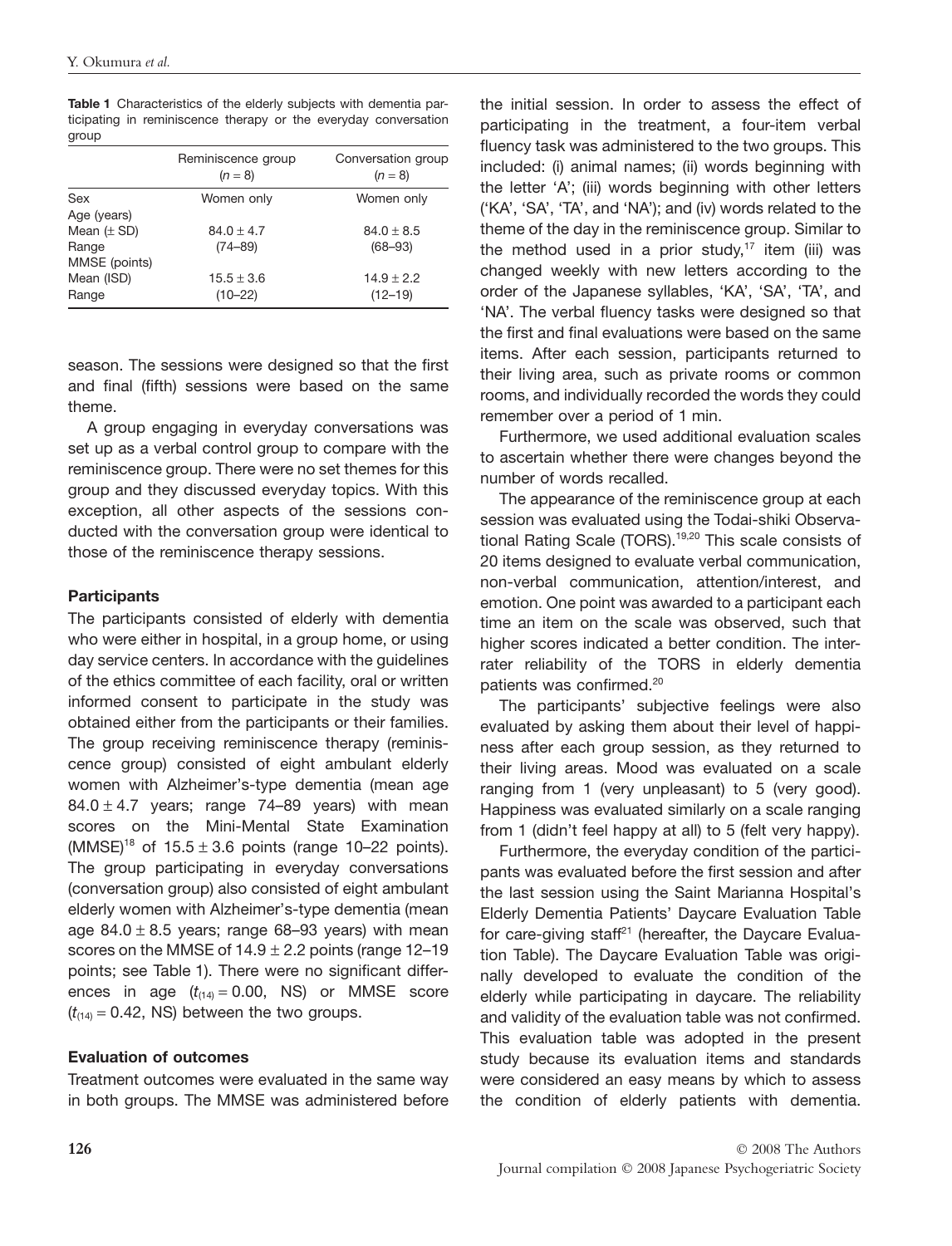Because the 31 items in total also include items concerning the condition of patients undertaking activities at the daycare site, one psychiatrist and one clinical psychologist independently extracted appropriate items to evaluate the condition of the elderly with dementia in everyday life. Finally, 10 items ('facial expression', 'cooperativeness', 'emotional tendency', 'reliance tendency', 'anxiety tendency', 'damage tendency', 'depression state', 'talking', 'spontaneously talking to others', and 'showing interest in others') were adopted as items for evaluation chosen by both the psychiatrist and clinical psychologist. In this scale, a lower the score indicates a better condition. The evaluations were performed by a psychologist or the care-giving staff. The conversation group was also evaluated in a similar manner.

#### **Analysis of results**

Two-way analysis of variance (ANOVA) was conducted on the number of words recalled in the verbal fluency task. In addition, *t*-tests were performed on the results of TORS, the subjective feelings of the participants, and the Daycare Evaluation Table. Next, two-way ANOVA was conducted on the first and final evaluations on the verbal fluency task, TORS score, the subjective feelings of the participants, and the Daycare Evaluation Table for the two groups. A multiple comparison test (Dunnett's *t*-test) was used to determine any significant changes in the number of words for each session. Furthermore, correlation analysis was performed to ascertain whether there were any relationships among the scales indicating significant changes for the reminiscence group.

Because the reliability and validity of the Daycare Evaluation Table was not confirmed, in the present study a value of internal consistency of 10 items was calculated using Cronbach's alpha coefficient (Cronbach's  $\alpha$  = 0.88).

The significance level was set at below 5%.

### **RESULTS**

#### **Comparison of first scores on each scale**

The results of two-way ANOVA on the number of words remembered on the four verbal fluency tasks at the first evaluation were not significantly different within  $(F_{(3,42)} = 2.14$ , NS) or between  $(F_{(1,14)} = 0.23,$  NS) the two groups. Furthermore, no significant differences were found between the two groups on evaluation of the participants' condition during the first evaluation

of TORS verbal communication  $(t<sub>(14)</sub> = 0.60, NS)$ , nonverbal communication  $(t<sub>(14)</sub> = -0.72, NS)$ , attentiveness/interest  $(t_{(14)} = 0.86, \text{ NS})$ , emotion  $(t_{(14)} = 0.51,$ NS), subjective feelings 'Mood'  $(t<sub>(14)</sub> = 0.00, NS)$ , and 'happiness'  $(t<sub>(14)</sub> = -1.00, NS)$ , or for the 10 items investigated using the Daycare Evaluation Table  $(t<sub>(14)</sub> = 1.48, NS).$ 

### **Changes in verbal fluency scores between the two groups**

### *Comparison of first and final evaluations*

The mean verbal fluency score of the reminiscence group on the first and final evaluations changed from 3.4 to 5.1 for animal names (Fig. 1a), from 2.3 to 3.9 for words beginning with 'A' (Fig. 1b), from 2.9 to 4.0 for words beginning with another letter (Fig. 1c), and from 2.5 to 4.8 for words relating to the reminiscence theme of the day (Fig. 1d). These results clearly show that the number of words increased between the first and the final evaluations.

Conversely, the mean verbal fluency score of the conversation (control) group on the first and final evaluations changed from 4.0 to 3.5 for animal names (Fig. 1a), from 2.6 to 2.1 for words beginning with 'A' (Fig. 1b), from 3.6 to 2.8 for words beginning with another letter (Fig. 1c), and from 2.6 to 2.0 for words relating to the reminiscence theme of the day (Fig. 1d). It is clear that, in this group, the number of words between the first and final evaluations did not increase in any of the categories.

Next, the change in the total number of words on the first and final evaluations was compared for the two groups. In the conversation group, the mean number of words decreased from 12.9 to 10.4, whereas in the reminiscence group the mean number of words increased from 11.0 to 17.8 (Fig. 2). Two-way ANOVA revealed an interaction between the total number of words recalled on the first and final evaluations for each group  $(F_{(1,14)} = 13.79, P = 0.002)$ . There was a significant difference in the number of words recalled on the first and final evaluations between the two groups (Table 2).

## *Changes in the number of words recalled following the sessions*

Changes in the total number of words recalled by the reminiscence group after each treatment session are shown in Fig. 3. Figure 3 shows that the number of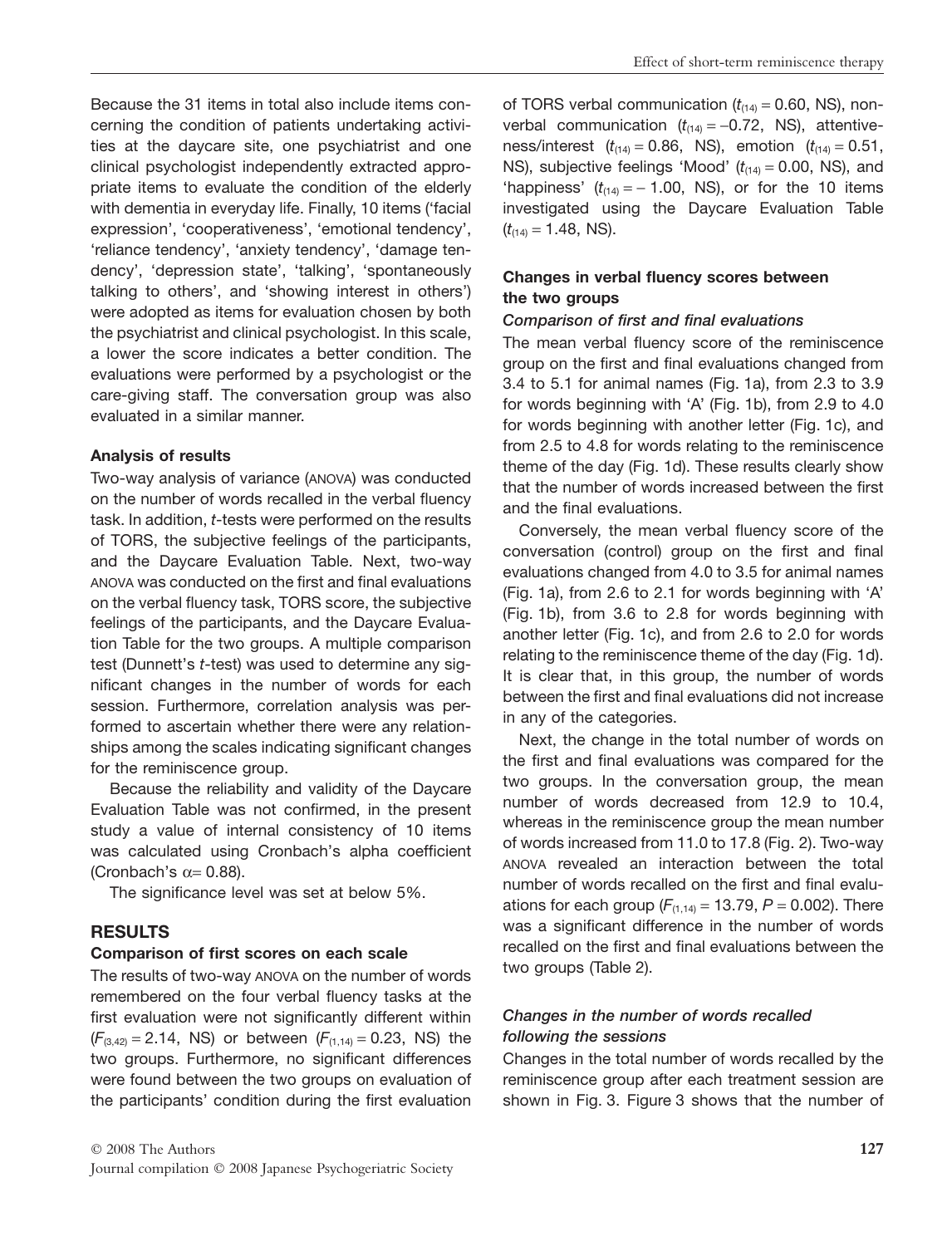

**Figure 1** Changes in the number of (a) animal names, (b) words beginning with the letter 'A', (c) words beginning with the letter 'KA', and (d) words relating to the theme recalled by patients in the reminiscence ( $\blacksquare$ ) and conversation ( $\Box$ ) groups at the first and fifth evaluations of therapy.

words increased with the number of times reminiscence therapy was repeated. A multiple comparison test was used to investigate changes in the number of words over the five sessions. Compared with the first session, the number of words increased significantly in the reminiscence group from the third session onwards (after the third session, *P* = 0.003; after the fourth session,  $P = 0.012$ ; after the fifth session,  $P = 0.000$ ). Conversely, there was no significant change in the number of words recalled by the conversation group between the first and the following sessions (Fig. 3).

#### **Changes in other evaluations**

Evaluation of patients on the first and final sessions using TORS indicated that there were significant differences only for non-verbal communication items between the two groups  $(F_{(1,14)} = 13.60, P = 0.002)$ .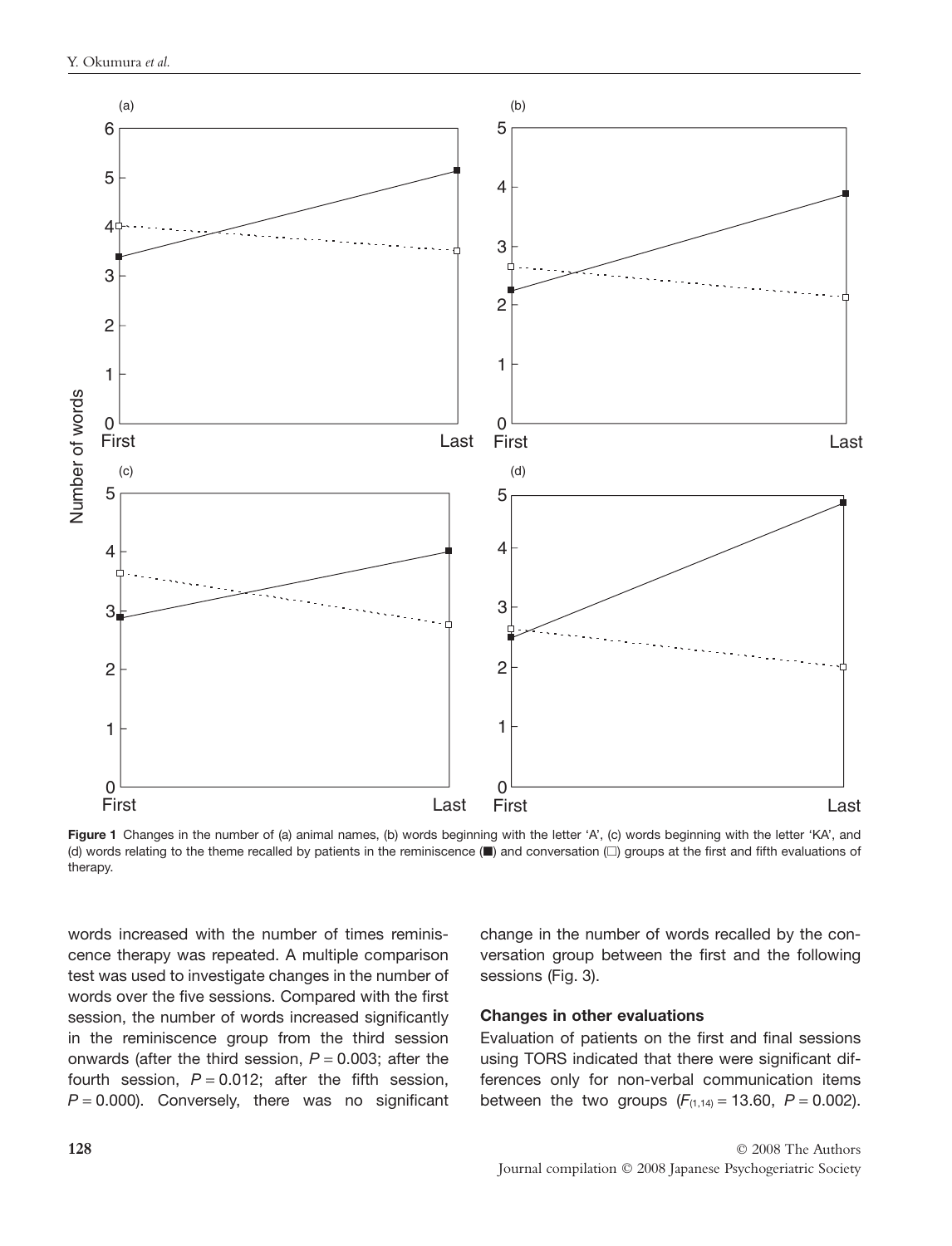

**Figure 2** Total number of words recalled by patients in the reminiscence ( $\blacksquare$ ) and conversation ( $\Box$ ) groups at the first and fifth evaluations of therapy.

Thus, changes in non-verbal communication differed based on differences in the type of session (Table 2; Fig. 4).

Evaluation of subjective feelings after each session indicated an interaction only in the happiness scores for the two groups between the first and final sessions  $(F_{(1,14)} = 14.40, P = 0.002)$ . These results confirm that the degree of happiness differed based on the type of session (Table 2; Fig. 5).

Evaluation of daily appearance based on the Daycare Evaluation Table (total score of 10 items) revealed an interaction between the two groups before and after the sessions  $(F_{(1,14)} = 8.44, P = 0.012)$ . Accordingly, it was confirmed that changes in the items on the Daycare Evaluation Table were related to the content of the session (Table 2; Fig. 6).

### **Participants' appearance during the sessions**

Participants in the reminiscence group were observed to be uneasy during the beginning of the first session, but gradually they became closer to each other as they recalled nostalgic memories with the group. The participants did not always actively converse, but they still enjoyed conversing with others. The staff observing the session was encouraged by the appearance of the participants in the reminiscence group. Conversely, in the conversation group, although resistance did not increase from the first session onwards,

the conversations were difficult to start, there was no progression in group development, and the staff felt that the therapeutic intervention was difficult and that it should be conducted in line with the abilities of the participants.

### **Correlations among the scales for the reminiscence group**

We used correlation analysis to ascertain whether there were any relationships among the scales indicating significant changes for the reminiscence group. After the reminiscence therapy had been performed five times, compared with the first therapy session, significant changes were found in the following scales: the total words recalled on the verbal fluency task, 'non-verbal communication' of TORS, the feeling of 'happiness' at each session, and the Daycare Evaluation Table. We investigated correlations among the scales using the results of the final evaluations (Table 3). The results revealed a significant negative correlation  $(r = -0.94, P < 0.01)$  between the Daycare Evaluation Table and the feeling of 'happiness' at each session. Furthermore, the correlation coefficient for the number of words recalled and the feeling of 'happiness' each time was  $r = 0.68$ , revealing no significant difference. Thus, no clear correlation was observed.

### **DISCUSSION**

### **Changes based on session content and evaluation method**

It was expected that participants in the reminiscence group would not only come to feel more secure, but that communication with their families and care-giving staff would also improve. The present study revealed an interaction between the number of words recalled on the first and final evaluations using the verbal fluency task and the type of intervention, either reminiscence therapy or conversation only.

In the reminiscence group, interest in the other group members increased with each session. Nonverbal communication was undertaken with no trouble with participants nodding their heads as they appeared to enjoy listening to each other. After the sessions, they reported feeling happier than did participants in the conversation (control) group. For elderly people with dementia who have impaired recall of recent memories, it is easier to recall and talk about nostalgic memories from the distant past. Therefore, it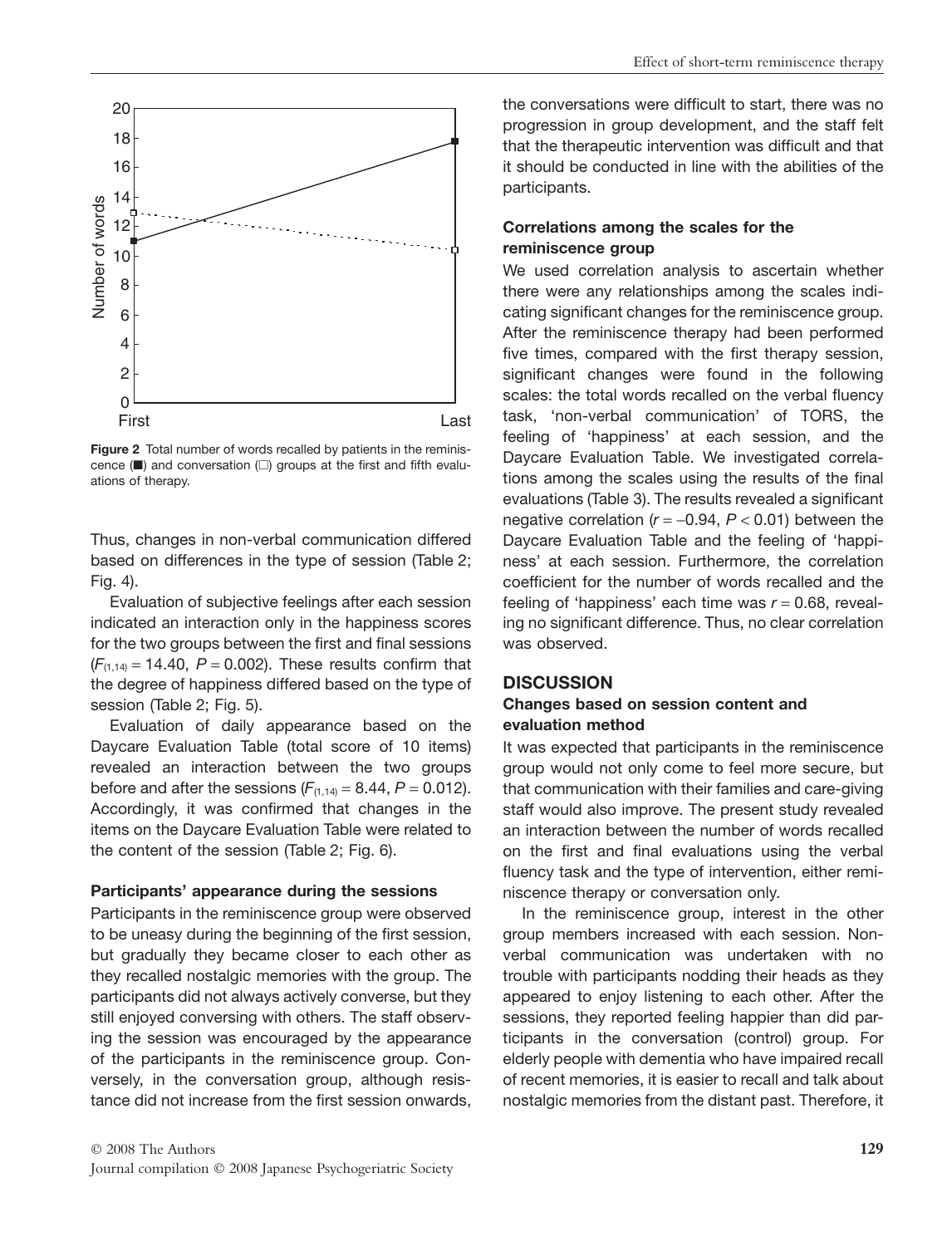| Evaluation                             | Mobilizing factor<br>(intrasubject) | Type III sum of<br>squares | Degrees of<br>freedom | Mean square | $F$ value | $P$ value |
|----------------------------------------|-------------------------------------|----------------------------|-----------------------|-------------|-----------|-----------|
| Verbal fluency                         |                                     |                            |                       |             |           |           |
| Total                                  | Pre-post                            | 36.13                      |                       | 36.13       | 2.91      | 0.110     |
|                                        | $Pre-post \times theory$            | 171.13                     |                       | 171.13      | 13.79     | 0.002     |
|                                        | Error (pre-post)                    | 173.75                     | 14                    | 12.41       |           |           |
| Todai-shiki Observational Rating Scale |                                     |                            |                       |             |           |           |
| Verbal communication                   | Pre-post                            | 5.28                       |                       | 5.28        | 16.66     | 0.001     |
|                                        | $Pre-post \times therapy$           | 0.78                       |                       | 0.78        | 2.47      | 0.139     |
|                                        | Error (pre-post)                    | 4.44                       | 14                    | 0.32        |           |           |
| Non-verbal communication               | Pre-post                            | 3.78                       |                       | 3.78        | 9.74      | 0.008     |
|                                        | $Pre-post \times therapy$           | 5.28                       |                       | 5.28        | 13.60     | 0.002     |
|                                        | Error (pre-post)                    | 5.44                       | 14                    | 0.39        |           |           |
| Attentiveness/interest                 | Pre-post                            | 0.28                       |                       | 0.28        | 0.44      | 0.518     |
|                                        | Pre-post $\times$ therapy           | 0.28                       |                       | 0.28        | 0.44      | 0.518     |
|                                        | Error (pre-post)                    | 8.94                       | 14                    | 0.64        |           |           |
| Emotions                               | Pre-post                            | 3.13                       |                       | 3.13        | 2.85      | 0.114     |
|                                        | $Pre-post \times theory$            | 0.50                       |                       | 0.50        | 0.46      | 0.511     |
|                                        | Error (pre-post)                    | 15.38                      | 14                    | 1.10        |           |           |
| Subjective feelings                    |                                     |                            |                       |             |           |           |
| Mood                                   | Pre-post                            | 0.28                       |                       | 0.28        | 0.84      | 0.375     |
|                                        | $Pre-post \times theory$            | 1.53                       |                       | 1.53        | 4.57      | 0.051     |
|                                        | Error (pre-post)                    | 4.69                       | 14                    | 0.34        |           |           |
| <b>Happiness</b>                       | Pre-post                            | 1.13                       |                       | 1.13        | 3.60      | 0.079     |
|                                        | Pre-post $\times$ therapy           | 4.50                       |                       | 4.50        | 14.40     | 0.002     |
|                                        | Error (pre-post)                    | 4.38                       | 14                    | 0.31        |           |           |
| Daycare Evaluation Table               |                                     |                            |                       |             |           |           |
| Total of 10 items                      | Pre-post                            | 51.26                      |                       | 51.26       | 19.70     | 0.001     |
|                                        | $Pre-post \times therapy$           | 21.95                      |                       | 21.95       | 8.44      | 0.012     |
|                                        | Error (pre-post)                    | 36.42                      | 14                    | 2.60        |           |           |

#### **Table 2** Comparison of changes between the reminiscence and conversation groups

*P* < 0.05 was considered significant (two-way ANOVA).

Pre–post, evaluation at first session and final sessions; Therapy, reminiscence group or conversation group.



**Figure 3** Changes in the total number of words recalled by patients in the reminiscence ( $\blacksquare$ ) and conversation ( $\square$ ) groups after each therapy session.



**Figure 4** Changes in non-verbal communication, as assessed by the Todai-shiki Observational Rating Scale, in patients in the reminiscence  $(\blacksquare)$  and conversation  $(\square)$  groups at the first and fifth evaluations of therapy.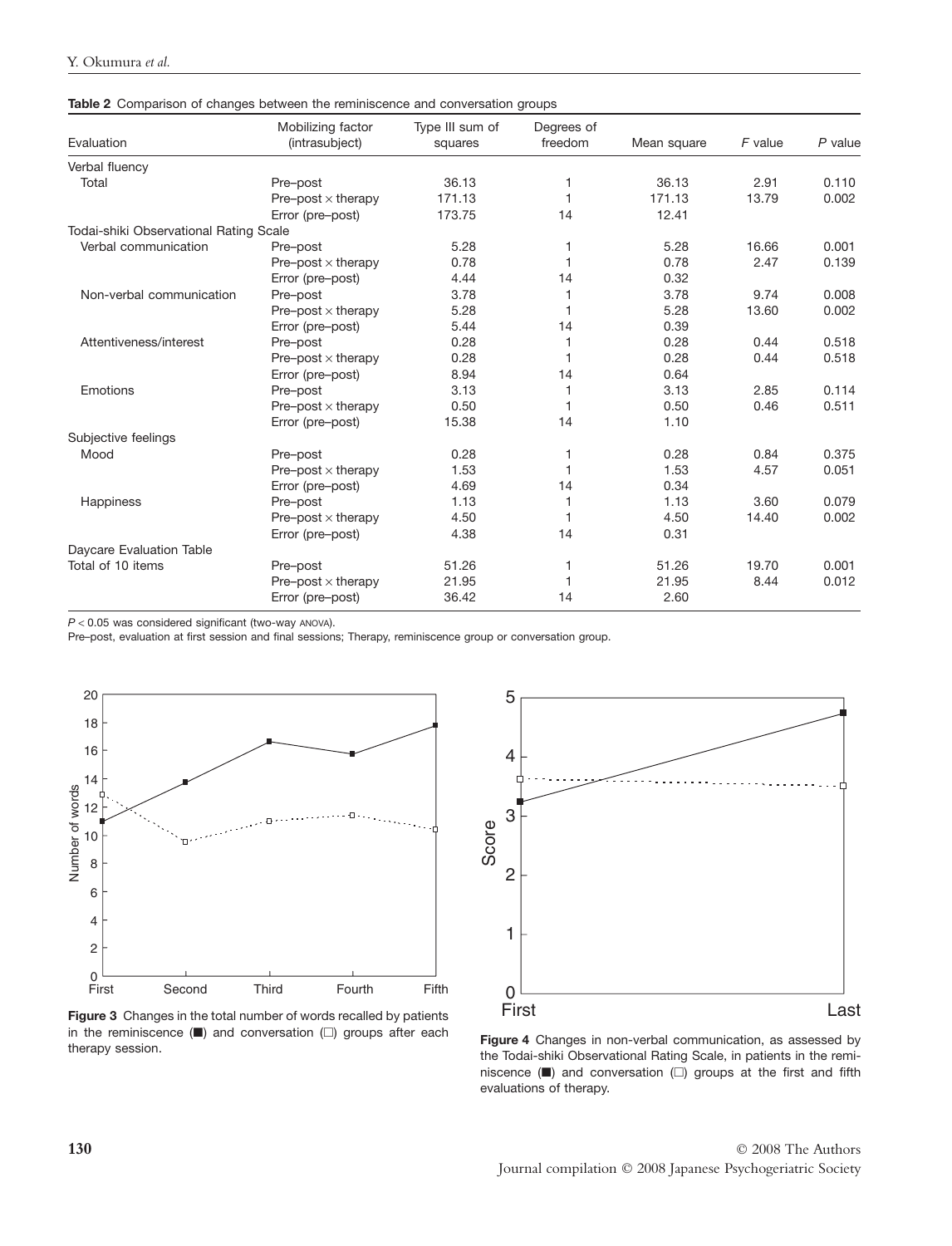

**Figure 5** Changes in the impression of 'happiness' in patients in the reminiscence ( $\blacksquare$ ) and conversation ( $\Box$ ) groups at the first and fifth sessions of therapy.



**Figure 6** Scores (total 10 items) for the Daycare Evaluation Table in the reminiscence ( $\blacksquare$ ) and conversation ( $\Box$ ) groups before the first and after the last session of therapy.

is likely that the number of words recalled, as well as the happiness of this group, was promoted through reminiscence therapy. The present study did not find a significant difference in the verbal communication scores during the sessions based on TORS. However, there was an increase in non-verbal communication,

including sensitivity, turning one's ear, and smooth exchanges with others. Therefore, improvements resulting from therapy were not limited to fluency in recalling memories. It is possible that the introduction of appropriate topics to release memories that the elderly with dementia could relate to easily facilitated the sharing of experiences.

The reminiscence group also showed positive changes in daily life, as indicated by the Daycare Evaluation Table for estimating changes in communication with others and other psychological variables. This suggested that reminiscence therapy may have an effect on the daily life of elderly people with dementia, even after the reminiscence session.

Previous studies have used a variety of scales to evaluate the efficacy of reminiscence therapy in the elderly with dementia. It should be noted that a certain degree of communicative ability is necessary for subjects to participate in reminiscence therapy. Moreover, because there are a number of ways to participate in the sessions, such as recalling experiences of the self, representing experiences, listening closely to others' recollections, there could also be individual differences in the manifest efficacy of therapy, depending on the type and degree of participation. In the present study, we measured the number of words produced on a verbal fluency task as an index of the efficacy of reminiscence therapy. We suggest that future research should also consider the effects of changes in interest and exchanges with others when evaluating the efficacy of such therapy.

#### **Methods of implementing treatment**

Usually reminiscence therapy is conducted in closed groups over eight to 10 sessions, and participants are reported to actively participate and change positively as they develop smoother interpersonal relationships with others.<sup>3–6</sup> The present study took into consideration the circumstances of those in a hospital, group home, or visiting a daycare center, and conducted the treatment over a short five-session regimen. Moreover, the group members were fixed (closed group) in order to compare the reminiscence group with the conversation group. In the reminiscence group, significant positive changes, such as an increase in the number of words recalled and an improvement in daily living condition, were revealed. Improvements in the participants observed in the present study suggest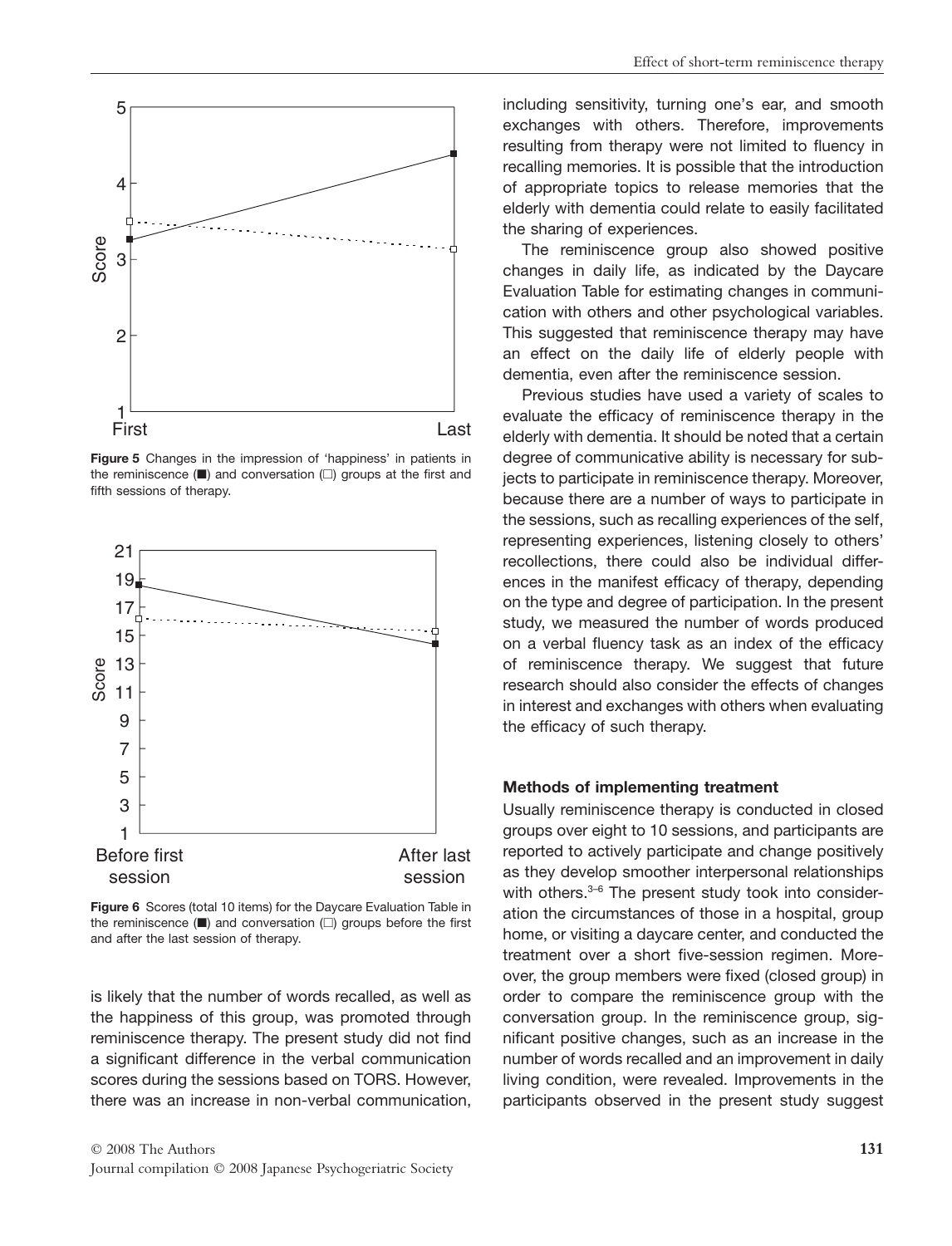|  |  |  |  |  |  |  | <b>Table 3</b> Correlations among the scales in the reminiscence group |  |
|--|--|--|--|--|--|--|------------------------------------------------------------------------|--|
|--|--|--|--|--|--|--|------------------------------------------------------------------------|--|

|                                      | Verbal fluency (total)   | <b>TORS</b>              | Impression of 'happiness' | The Daycare Evaluation Table |
|--------------------------------------|--------------------------|--------------------------|---------------------------|------------------------------|
| Verbal fluency (total)               | $\overline{\phantom{0}}$ | 0.28                     | 0.68                      | $-0.49$                      |
| <b>TORS</b>                          |                          | $\overline{\phantom{0}}$ | 0.31                      | $-0.34$                      |
| Impression of 'happiness'            |                          |                          | -                         | $-0.94**$                    |
| The Daycare Evaluation Table (total) |                          |                          |                           | $\overline{\phantom{0}}$     |

Pearson correlation coefficient, \*\**P* < 0.01.

TORS, non-verbal communication (Todai-shiki Observational Rating Scale).

that reminiscence therapy could be introduced to the elderly with dementia, even over a short time span.

Moreover, investigation of the correlations among the scales in which significant changes were observed after the reminiscence therapy had been performed revealed a significant negative correlation between the feeling of 'happiness' at each session and the Daycare Evaluation Table. These results show that happiness while participating in reminiscence therapy is related to a change in everyday life. In addition, the results reveal that it is possible that elderly patients with dementia are not emotionally impaired. However, no significant correlations were revealed on either of the scales for the number of words recalled on the verbal fluency task. Therefore, it is possible that reminiscence therapy is helpful in activating the frontal and temporal lobes, even in patients who did not enjoy the therapy. The difficulties in evaluating the effectiveness of reminiscence therapy are possibly related to the distinctive characteristics of the therapy. Although it is very important that the elderly participants in reminiscence therapy enjoy reminiscing, the findings of the present study indicate the importance of investigating multiple meanings of reminiscence therapy beyond simply happiness. Even though there was a tendency for a correlation between the number of words and enjoyment, this was not significant. However, because the number of participants in the present investigation was limited, we hope to increase the number of subjects in further studies to examine any possible connection.

From the perspective of continuing the therapy, it may be easier to offer this to participants using groupwork techniques (planning, formation, development, closure) to devlop the group over time<sup>2</sup> for long-term treatment. Moreover, the present study found a significant increase in the number of words from the third session onwards. It is thought that patients suffering from dementia are able to adapt easily, even with a short period of practice, such as in the present study,

which took place over a course of five sessions only. However, the results also indicate that positive changes are limited and that the patients did not have sufficient pleasant feelings at an adequate level. This may possibly have been caused by the shortness of the treatment period, which prevented the group from maturing. In addition, because the participants' degree of dementia was not mild, it is possible that the degree of reminiscence achieved was not sufficient.

Based on the results of the present study, it is concluded that reminiscence therapy is an effective method of providing care to a wide range of elderly people, including those with dementia. It could be introduced as a part of the daily exchange at care facilities. For example, it may be implemented quickly in group homes with the goal of improving care in accordance with the wishes of elderly with dementia.<sup>22</sup> The present study revealed the usefulness of introducing such therapy over a short period of time.

It is suggested that introducing reminiscence therapy could serve a number of purposes, such as a recreational activity providing an enjoyable time for everyone over a longer period of time. As the number of therapy sessions changes, the purpose of the group, the condition of the patients, and the intervention point to keep in mind may also change. In addition, based on the results obtained over short and long periods of therapy, a variety of concrete plans for developing this method could be developed.

Further research is necessary to examine the effectiveness of reminiscence therapy based on differences in the number of sessions and the progression of the disease. Studies should also be designed to investigate the relationship between reminiscence therapy and other non-pharmacological therapies.

### **REFERENCES**

1 Kiernat JM. The use of life review activity with confused nursing home residents. *Am J Occup Ther* 1979; **33**: 306–310.